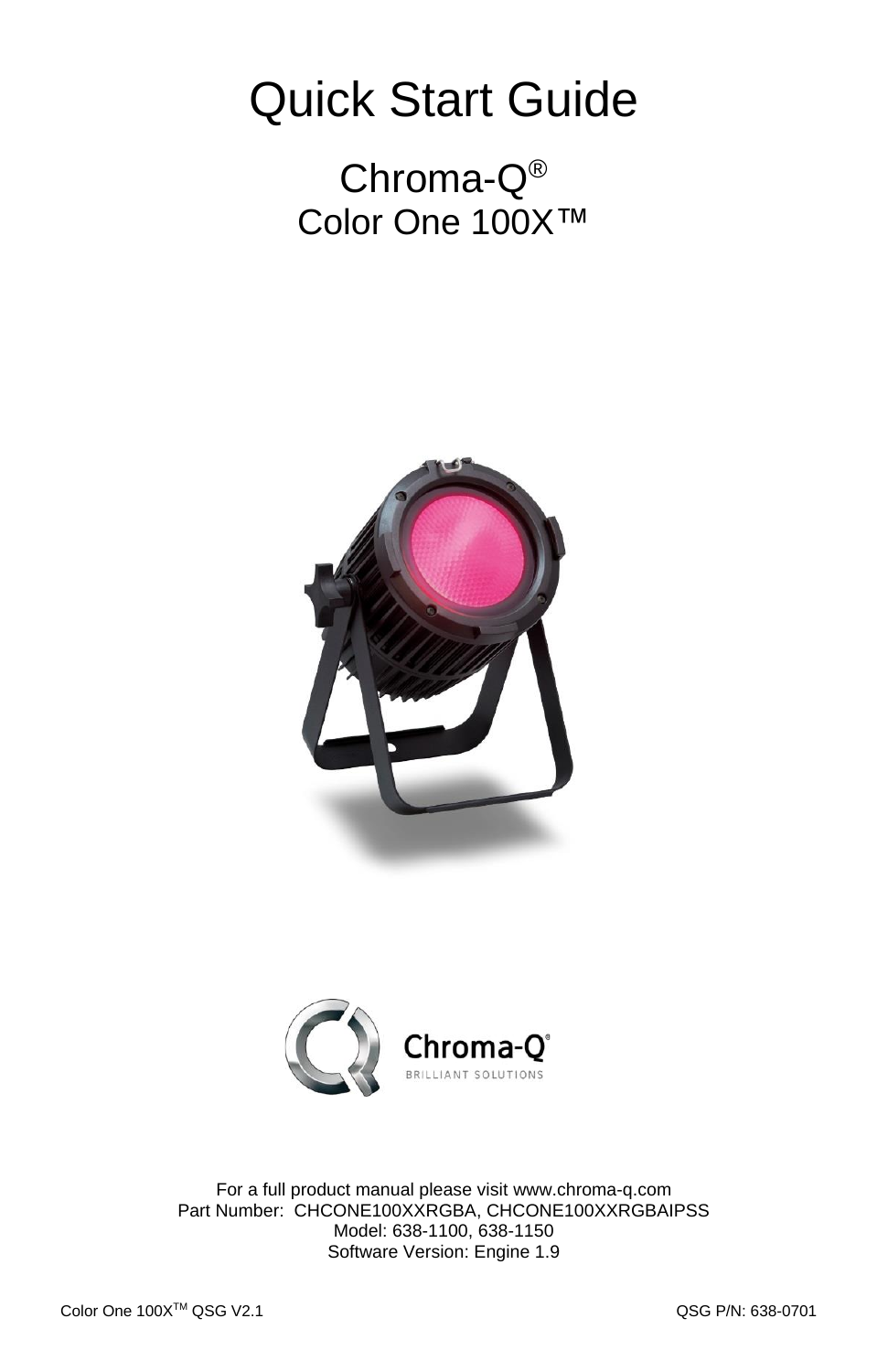### **1. Overview**

The new Chroma-Q® Color One 100X™ is a LED Par fixture with RGBA LEDs and a fully homogenized beam. Built with an internal power supply, the fixture operates as a standalone unit with the wireless IR Remote or controlled via an external DMX console.

The Color One 100X™ is available in 2 models. The IP20 version is fitted with chassis mount powerCon and XLR 5-Pin connectors. The IP65 version is fitted with trailing leads.

The IR Remote is included in the fixture package.

#### **2. Safety**

| <b>Caution</b> | 1. This product is for professional use only. It is NOT intended for domestic or<br>outdoor use.<br>2. The bright flash of light during power-up and continuous strobe effect may |
|----------------|-----------------------------------------------------------------------------------------------------------------------------------------------------------------------------------|
|                | cause epileptic seizure.<br>3. This product must be used with safety cable.                                                                                                       |

### **3. Cabling and Connection**

The Color One 100X™ (IP20 version) is built with chassis mount powerCon connectors for power input/through and chassis mount XLR 5-pin for DMX input/through.

The Color One 100X™ (IP65 version) is built with trailing leads for power input/through and XLR 5-pin trailing leads for DMX input/through. The chassis is ground bonded.

#### **4. Mounting**

The Color One 100X™ is built with a dual yoke system for floor mounting and overhead hanging applications. Secure the fixture with a safety bond. A provision for the fixing hold is built into the enclosure.

#### **5. Optics**

The Color One 100X™ is built with optical lens that provide a fully homogenized beam angle of approximately ~18°.

#### **6. Control**

The control functions are accessed through the LCD display at the rear with 4 push buttons:

| NoDMX <sup>7</sup><br>Color<br>9nG | Ë    | <b>Back Arrow</b> | (Enter) Stores the menu choice          |
|------------------------------------|------|-------------------|-----------------------------------------|
| RGBA<br>4ch.                       |      | Up Arrow          | Increases $(+)$ the mode level or value |
| Exit                               |      | Down Arrow        | Decreases (-) the mode level or value   |
|                                    | Exit | Exit              | Back to the previous menu               |

#### **Power-Up Display:**

The software version is displayed on power up then proceeds to the Main Menu. The Main Menu shows the model's name, DMX status and start address, set control mode and number of assigned DMX channels.

#### **Display Mode:**

The LCD display is backlit when you access the menu and turns off when left undisturbed for 5 seconds.

#### **IR Remote:**

The remote infrared control unit features control buttons for: On/Off, Dim Up/Down, various colors, white and 4 effects: Full Color Scroll (Flash), Warm Color Scroll (Strobe), Fade In/Out (Fade), Cold Color Scroll (Smooth). Set the fixture for IR Remote control by selecting IR Remote in the menu No DMX Present. Point the IR Remote towards the fixture.

#### **Control Menu:**

To navigate the Control Menu options from the Main Menu,

- Use the Up and Down arrows to navigate the control menu options
- Press the Back arrow (Enter) to select a control menu option
- Press the Back arrow (Enter) to save the setting and display shows Done
- Press Exit to return to the Main Menu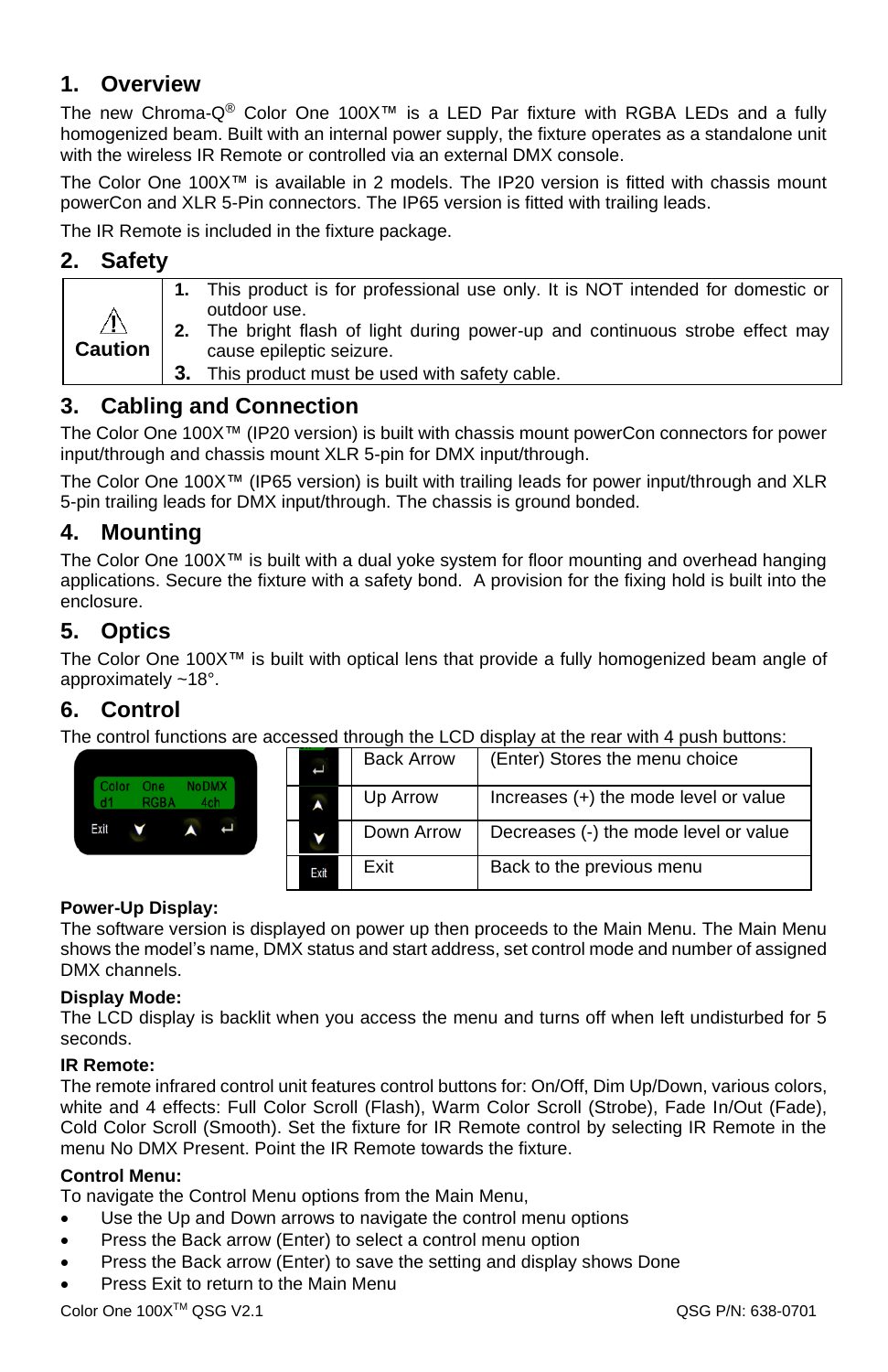#### **Main Menu DMX Address**

From the Main Menu, press Enter to adjust the DMX start address



#### **1-Personality**

Select from the following control mode options:

| Mode | Display    | Ch | Description                  |
|------|------------|----|------------------------------|
|      | 1-RGBA     |    | <b>RGBA</b>                  |
| 2    | 2-RGBAI    | 5  | RGBA + Intensity             |
| 3    | 3-HSI      | 3  | Hue + Saturation + Intensity |
| 4    | 4-RGB      | 3  | RGB (*Magic Amber)           |
| 5    | 5-MLED RGB | 3  | <b>RGB</b>                   |
| 6    | 6-Master   | 0  | Master Standalone            |
|      | 7-Slave    |    | Slave Standalone             |

#### **2-No DMX Present**

If DMX is not detected, various output options can be selected:

| 1-OFF       | Fixture has no light output                            |  |  |  |
|-------------|--------------------------------------------------------|--|--|--|
| 2-Hold Last | Fixture holds the last valid DMX state                 |  |  |  |
| 3-IR Remote | Fixture is controlled via remote infrared control unit |  |  |  |
| 4-Look 1    | Fixture snaps to Blue                                  |  |  |  |
| 5-Look 2    | Fixture snaps to Cyan                                  |  |  |  |
| 6-Look 3    | Fixture snaps to Magenta                               |  |  |  |
| 7-Look 4    | Fixture snaps to Yellow                                |  |  |  |
| 8-Look 5    | Fixture snaps to White                                 |  |  |  |

#### **3-Look Store**

5 internal preset Looks are available in standalone operation.

To recall a Look in standalone operation, use the Up/Down arrows to scroll through Look 1-5, then press Enter to recall the Look.

Looks can be recorded and assigned to Looks 1-5, and will be preserved on power down. Looks will be returned to default settings upon reset.

To create, edit and record a look in standalone mode, go to Look Store, scroll and select/recall from Look 1-5, use the Enter to toggle between channels and the Up/Down arrows to adjust the values of each channel on the display, press and hold Enter until the display shows Recorded, Look and Mode.

#### **4-Technical**

Software Version, DMX Data settings, internal Temperature and LED Calibration values are displayed; Frequency settings of the fixture can be changed; ETC Compatible mode.

In the Frequency menu, select from the following options: 750, 1500, 3000 and 6000 (Hz), which allows for the LED scan rate to be synchronized with the video camera and avoid a flickering effect.

In the ETC Compatible menu, select On to activate and Off to deactivate.

#### **5-Reset**

All control menu commands are reset to factory defaults: DMX address: 1, Personality: RGBA, No DMX Present: Hold Last, Look Store: Look 1, Frequency: 750 Hz, ETC Compatible: Off

\*Magic Amber is the term used for the unit's ability to bring in amber when mixing colors that require it.

#### **7. Further Information**

Please refer to the Chroma-Q<sup>®</sup> Color One 100X<sup>™</sup> manual for more detailed information. A copy of the manual can be found at the Chroma-Q® website – www.chroma-q.com/support/downloads